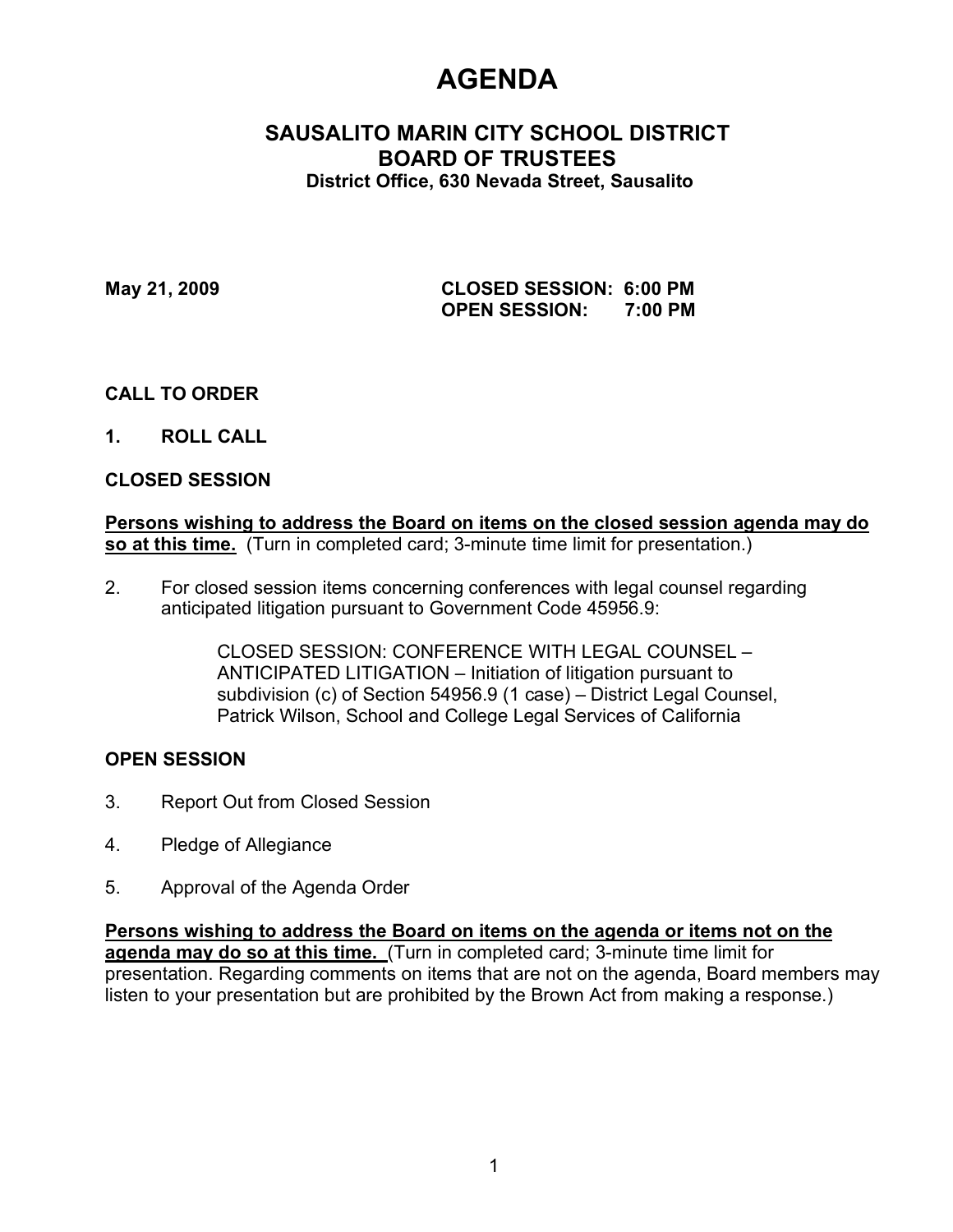# **RECOGNITION**

- 6. **Marin County Office of Education Golden Bell Awards - District Outstanding Teachers and Outstanding Classified Support Person of the Year**: The Board will recognize:
	- Mr. Louis Edney, Special Education Instructional Assistant at Martin Luther King, Jr. Academy
	- Ms. Wendy Powell,  $6^{th} 8^{th}$  Grade History Teacher at Willow Creek Academy
	- Mr. Dave Barni, PE/Wellness Teacher at Bayside Elementary

Ms. Powell, Mr. Barni and Mr. Edney will be honored with faculty and staff from each district in Marin County at the Golden Bell Education Evening on May 28, 2009. **Discussion**

### 7. **County Champions Girls "A" 400 Meter Relay Team**: The Board will recognize

- Deachen Turner Grade 6
- Janay Garrard Grade 7
- Sholanda Woods Grade 7
- Jessica Rassmussen Grade 8

On May 8, 2009 at the College of Marin, 500 students representing more than 30 schools competed in the  $6<sup>th</sup>/7<sup>th</sup>/8<sup>th</sup>$  grade County Track Meet Finals. **Discussion**

8. **Book Donation:** The Board will acknowledge receipt of books estimated at \$1,154.53 donated by Trustee, Karen Benjamin, to the libraries of the District's three schools. **Discussion/Action**

#### **BOARD EDUCATION VISION**

9. At the special Board meeting on May 16, 2009, the Board took action to approve the following Vision Statement:

# **VISION OF SAUSALITO MARIN CITY SCHOOL DISTRICT**

### **ALL STUDENTS ARE ACADEMICALLY AND SOCIALLY PREPARED TO COMPETE AND BE SUCCESSFUL AT EACH GRADE LEVEL**

#### **Discussion**

### **EDUCATION**

- 10. **Principal's Report Bayside Elementary and Martin Luther King, Jr. Academy Discussion/Action**
- 11. **School Site Council/PTSA Report Discussion/Action**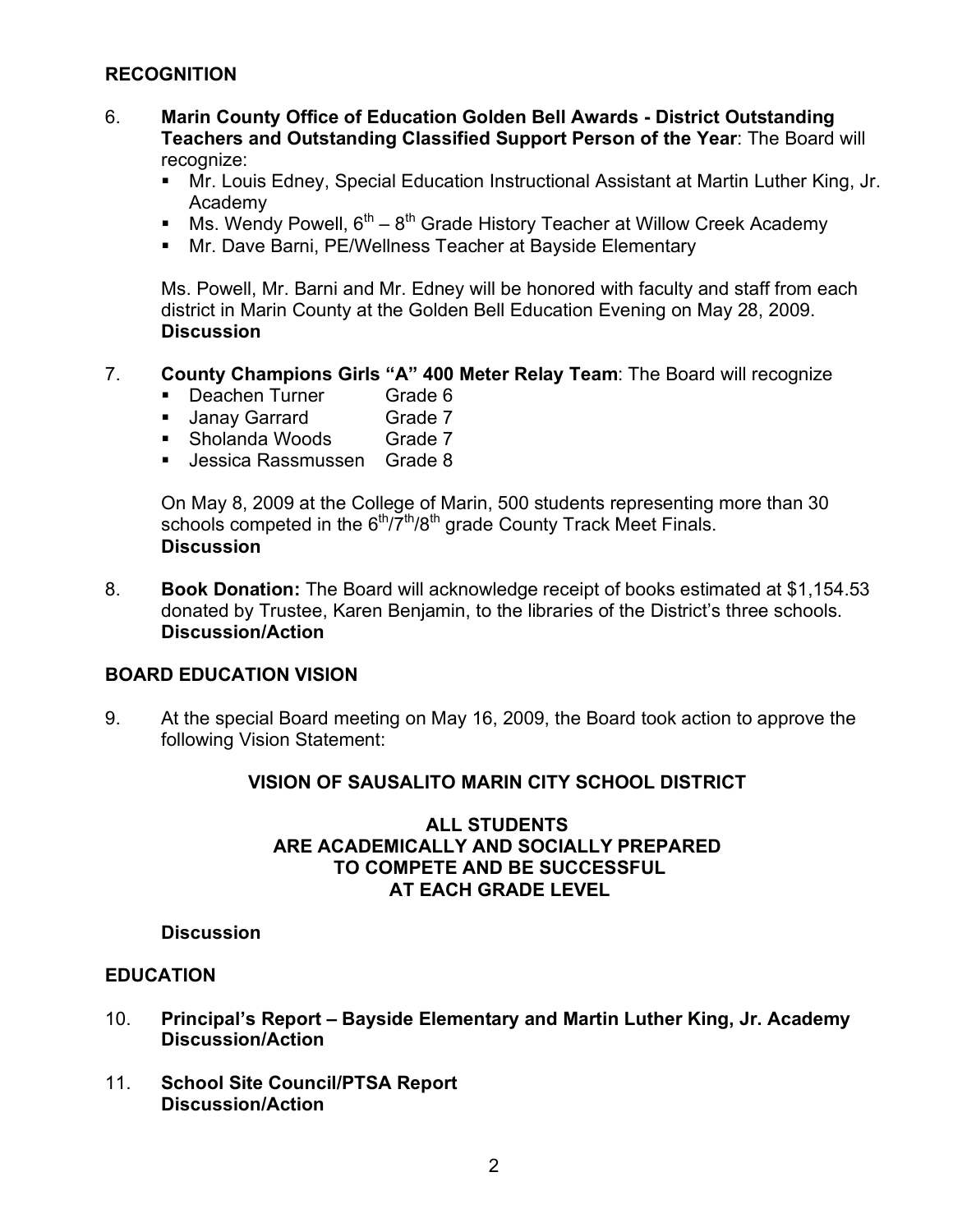- 12. **Willow Creek Academy's Report Discussion/Action**
- 13. **Enrollment Report Discussion/Action**
- 14. **STAR Assessment Growth Targets 2009 Discussion**

# **SAUSALITO DISTRICT TEACHERS ASSOCIATION**

15. **Ratification of Sausalito District Teachers Association (SDTA) Agreement for the 2009/2010, 2010/2011, 2011/2012 School Years**: The Board will consider ratification of the Sausalito District Teachers Association (SDTA) Agreement for the 2009/2010, 2010/2011, 2011/2012 school years. **Discussion/Action** 

# 16. **WILLOW CREEK ACADEMY**

- **A. Willow Creek Academy Financial Report Discussion/Action**
- **B. Memorandum of Understanding Discussion/Action**
- **C. Facilities Use Agreement Discussion/Action**
- **D. Summer School 2009 Discussion/Action**

The Memorandum of Understanding and the Facilities Use Agreement were reviewed by the Subcommittee on Willow Creek Academy Negotiations for the 2009/2010 school year at a meeting on Friday, May 15, 2009.

# **FACILITIES**

17. **Five Year Maintenance Deferred Schedule:** Board will consider the five year Deferred Maintenance Schedule. **Discussion/Action**

# **BOND**

18. **AXIS Architects:** Consideration of the status of the contract with AXIS Architects. The correspondence sent to AXIS Architects on Friday, May 15, 2009, at the direction of the Facilities Subcommittee, is included in the Board packet. **Discussion/Action**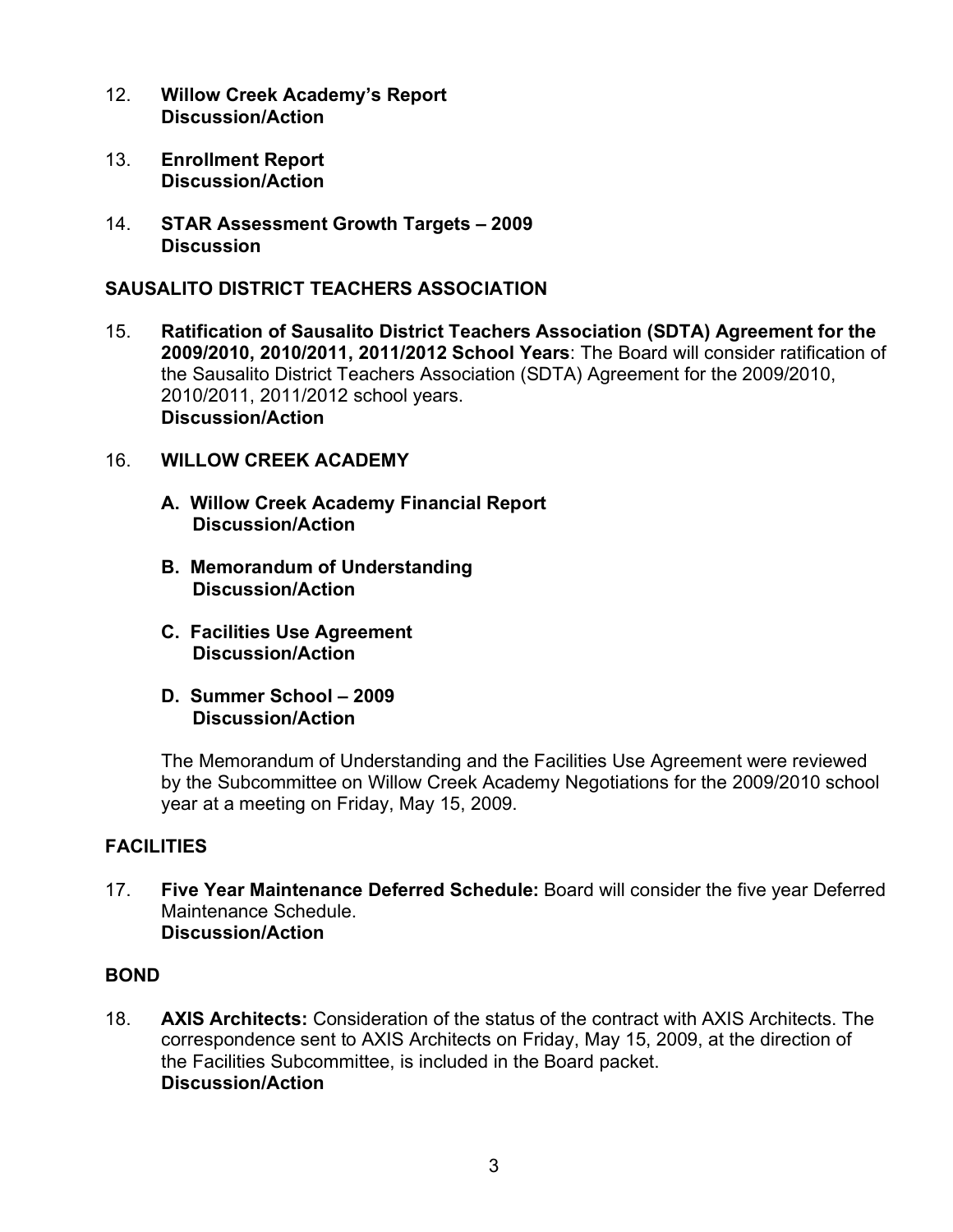- 19. **MLK Jr. Academy Project Multipurpose Room Theater Stage Lighting and Audio/Visual System Discussion/Action**
- 20. **Martin Luther King Jr. Academy Project Alten General Contractor Outstanding Change Order Requests:**

| <b>COR</b>        | <b>EVENT</b>                         | <b>DOLLARS</b> |
|-------------------|--------------------------------------|----------------|
| <b>COR 40.1</b>   | Extra Cost for Running Duct Vertical | 7,500          |
| <b>COR 54.1</b>   | Install Downspouts                   | 10,000         |
| COR 56.1          | Fire Sprinkler Elevator Machine Room | 6,542          |
| <b>COR 62</b>     | Electrical Costs Stage Lighting      | 49,553         |
| COR 63.1          | Reinstall Stage, Paint, Frame        | 5,610          |
| <b>COR 65</b>     | <b>Hollow Metal Frame at Window</b>  | 2,896          |
| COR 66.1          | Welding Angle Iron Inside Curb       | 473            |
| <b>COR 67</b>     | Kitchen Redesign                     | 9,466          |
| COR <sub>69</sub> | <b>Credit for Changing FRP</b>       | $-400$         |

# **Discussion/Action**

# **CONSENT AGENDA**

- 21. Approval of the minutes of the regular meeting of March 26, 2009
- 22. Approval of the minutes of the special meeting of April 7, 2009
- 23. Approval of the minutes of the regular meeting of April 23, 2009
- 24. Approval of the minutes of the special meeting of May 7, 2009
- 25. Approval of the minutes of the special meeting of May 15, 2009
- 26. Approval of the minutes of the special meeting of May 16, 2009
- 27. Acceptance of the minutes of the Facilities Subcommittee meeting of May 7, 2009
- 28. Payment of warrants under:

Batch 66 Fund 01 in the amount of \$30,470.26 Batch 66 Fund 21 BOND in the amount of \$78,113.31 Batch 66 Fund 40 in the amount of \$3,150.22 Batch 67 Fund 01 in the amount of \$33,432.45 Batch 67 Fund 13 in the amount of \$2,294.15 Batch 67 Fund 40 in the amount of \$9,997.62 Batch 68 Fund 01 in the amount of \$16,375.37 Batch 68 Fund 21 BOND in the amount of \$198,705.46 Batch 68 Fund 40 in the amount of \$2,500.00 Batch 69 Fund 01 in the amount of \$27,961.43 Batch 69 Fund 13 in the amount of \$4,508.80 Batch 69 Fund 21 BOND in the amount of \$280,073.00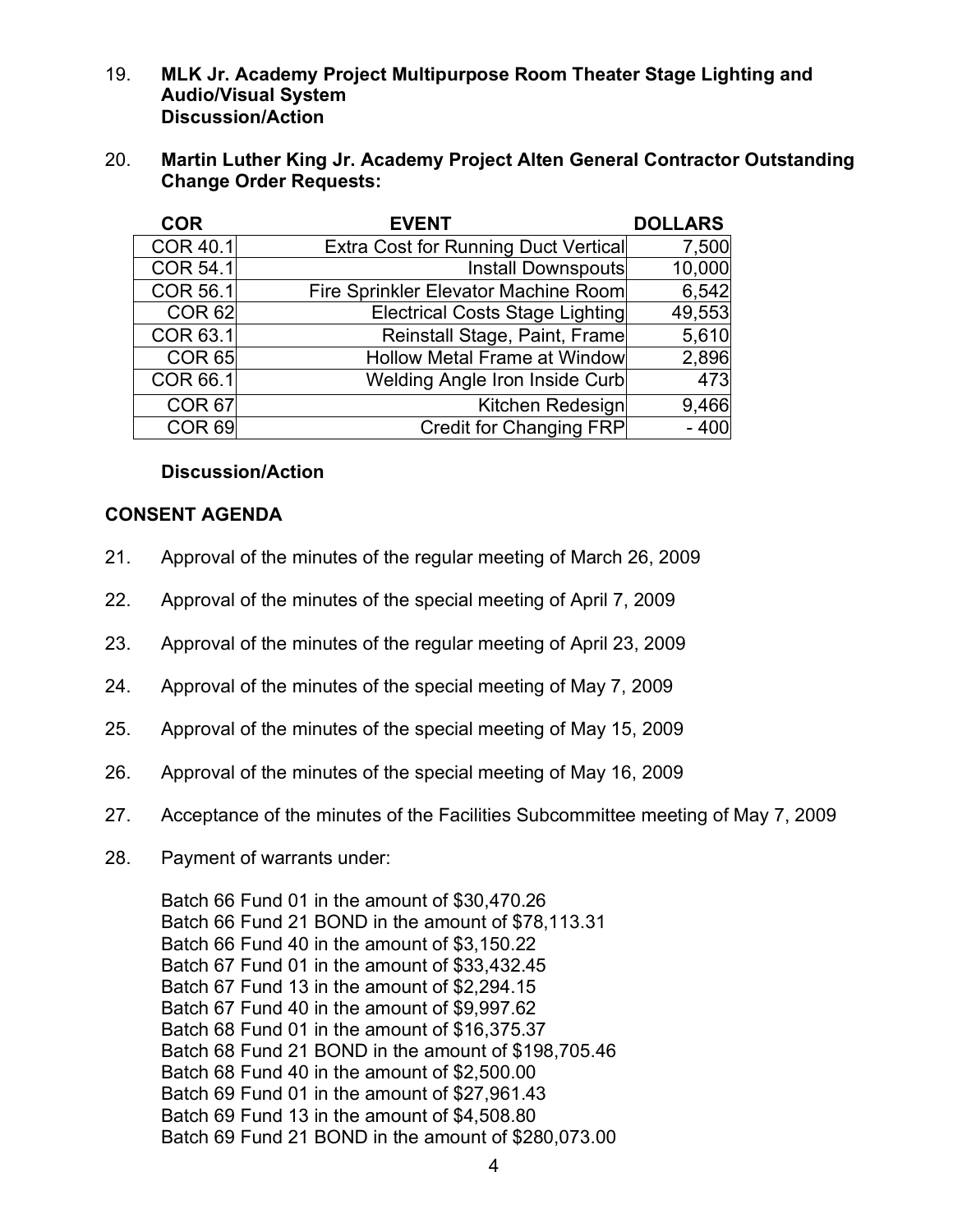Batch 69 Fund 40 in the amount of \$45,381.15 Batch 70 VOIDED Batch 71 Fund 21 BOND in the amount of \$75,821.00 Batch 72 Fund 01 in the amount of \$111,539.56 Batch 72 Fund 13 in the amount of \$1,685.57 Batch 72 Fund 21 BOND in the amount of \$310.00 Batch 72 Fund 40 in the amount of \$290.37

- 29. District School Calendar for the 2009/2010 School Year
- 30. New Hire CELDT Tester/Coordinator, Janice Philips, effective May 22, 2009, to replace resigning employee
- 31. Approval of additions/deletions of approved signatures to the current Martin Luther King Jr. Academy Student Body account
- 32. Second reading and action on Administrative Regulations 3516.1 Fire Drills and Fires
- 33. Second reading and action on Administrative Regulations 3516.2 Bomb Threats
- 34. Second reading and action on Administrative Regulations 3516.3 Earthquake Emergency Procedure System
- 35. Second reading and action on Board Policy 3516.5 Emergency Schedules
- 36. Second reading and action on Board Policy/Administrative Regulations 0450 Comprehensive Safety Plan
- 37. Director of Facilities and Operations' Report

# 38. Approval of

Field Trip: **Destination**: China Camp State Park **Address**: 101 Peacock Gap, San Rafael, CA 94901 **Dates**: 5/27-29, Alternate Dates: 5/25-28 **Teachers**: McDonald, Mitchell, Griffin, Moore, Nielson, Barni **Grades**: 7/8 **Standards Supported**: Writing Applications 2.1, Earth and Life History 4a **Funding**: MLK student body funds **Cost**: \$550

# 39. Approval of

Field Trip: **Destination**: Martin Luther King, Jr. Academy **Address**: 610 Drake Avenue **Date**: 06/04/09 Teachers: West & Horn **Grades**: 5 & 6 **Standards Supported**: Introduction to new school & teachers **Funding**: Grant - YLI **Cost**: No cost to District

# 40. Approval of

Field Trip: **Destination**: Fort Cronkite Rodeo Beach **Address**: Golden Gate National Recreation Area **Date**: 06/05/09 **Teacher**: Franz/Horn/Barni **Grades**: 3 – 6 **Standards Supported**: PE Standards for grade level Body Composition, Group Dynamics and Fitness Concepts **Funding**: Wells Fargo Grant **Cost**: Est. \$200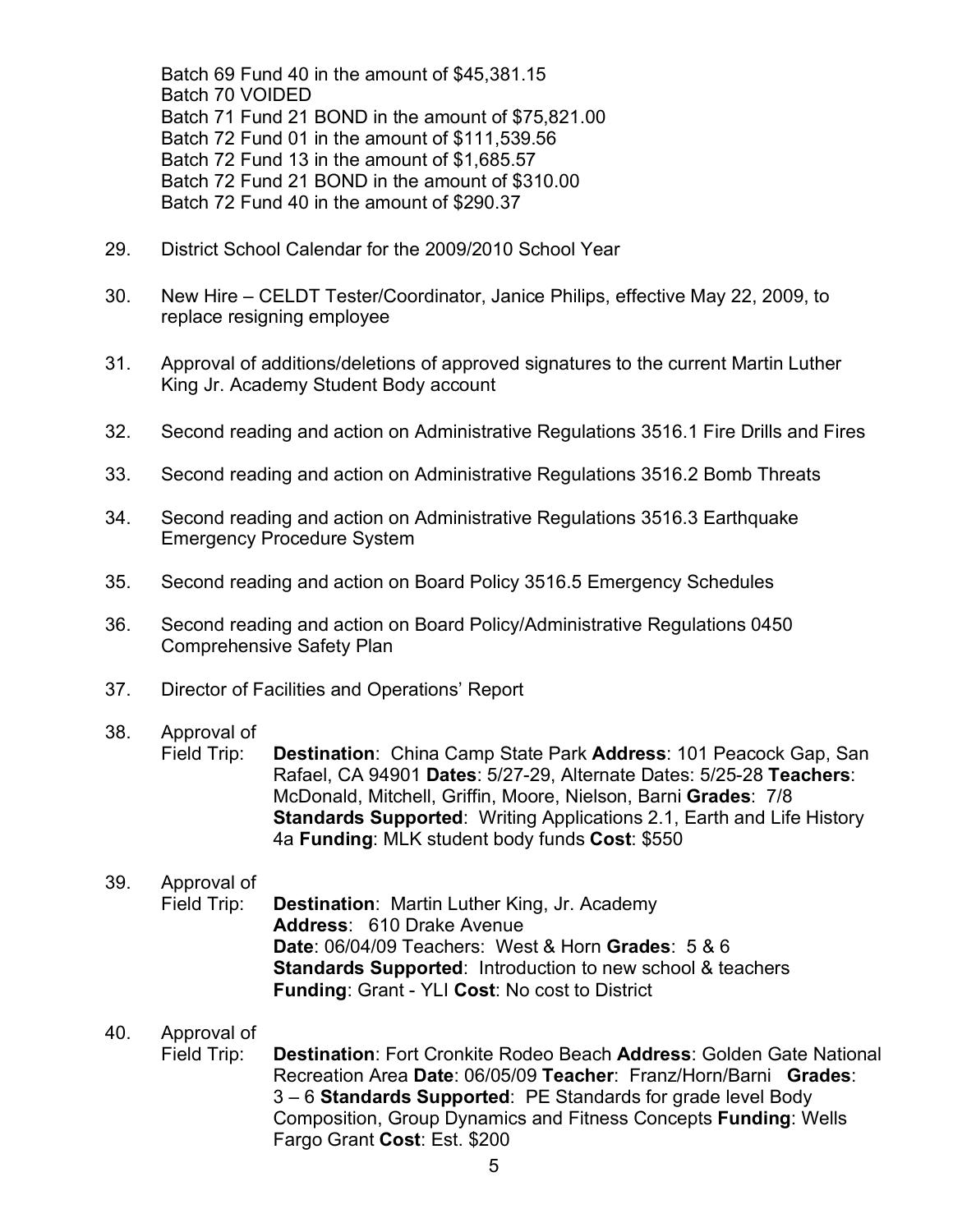41. Ratification of Peer Review Contract

# **ADMINISTRATIVE AND EXTERNAL**

- 42. **Assignment of Certificated Employee:** The Board will consider **Resolution # 598 To Authorize Departmentalized Instruction,** an agreement to allow Debra Moore to teach outside her credential area. **M/s/c – Roll Call**
- 43. **Tennessee Woods and Tennessee Glen Attendance Agreement:** The Board Presidents and Superintendents of Mill Valley School District and Sausalito Marin City School District respectively, along with the Marin County Superintendent of Schools, have met to review a viable document regarding current and future residents of the Tennessee Woods and Tennessee Glen area of the Sausalito Marin City School District. The proposed Agreement has been reviewed by legal counsel. **Discussion/Action**
- 44. **President's Report Discussion/Action**
- 45. **Board Reports**: Members of the School Board will report on activities and information they wish to share. The Board may request that items be agendized and researched for presentation at future meetings.
- 46. **Superintendent's Report Discussion/Action**

# **ADJOURNMENT**

**Backup materials for items on this agenda are available for review in the Superintendent's Office**

**Americans with Disabilities: The Sausalito Marin City School District adheres to the Americans with Disabilities Act. Should you require special accommodations, or more information about accessibility, please contact the District Office at 415-332-3190. All efforts will be made for reasonable accommodations**

#### **FUTURE DISTRICT BOARD MEETING DATES**

All meetings are held at the District Office, 630 Nevada Street, Sausalito at 7:00 pm unless otherwise noted. **\***The first meeting date of each month will be allocated to, additional special meetings on bond and facilities issues, special meetings, community forums, etc. as needed. The only or second meeting date of each month will be allocated to regular board meetings.

| June 11       | Two meetings in June            |
|---------------|---------------------------------|
| June 23       | Tuesday                         |
| July 23       | One meeting due to summer break |
| August 13*    |                                 |
| August 27     |                                 |
| September 10* |                                 |
| September 24  |                                 |
| October 8*    |                                 |